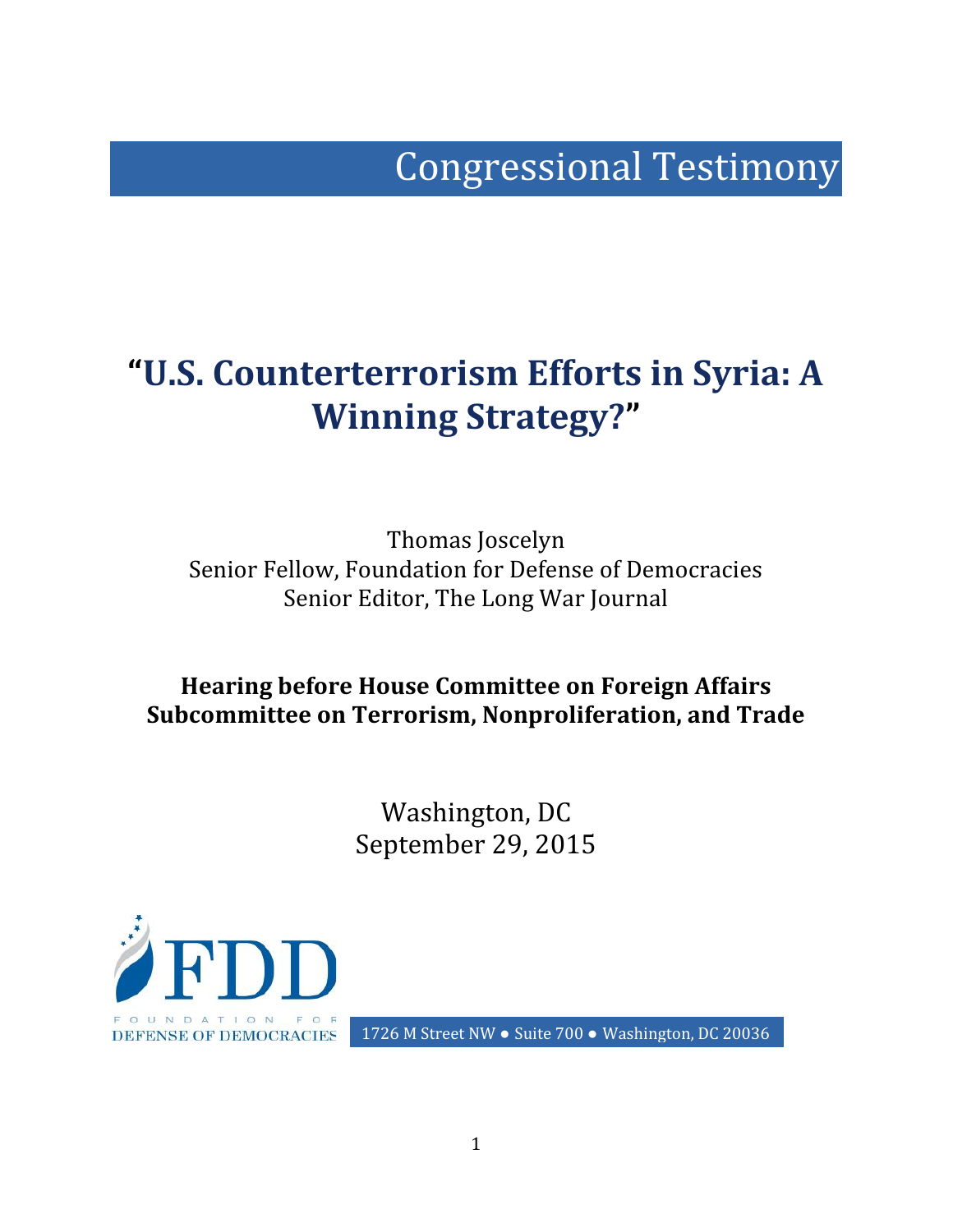Chairman Poe, Ranking Member Keating, and other members of the committee, thank you for inviting me here today to speak about America's counterterrorism efforts in Syria.

The war in Syria is exceedingly complex, with multiple actors fighting one another on the ground and foreign powers supporting their preferred proxies. Iran and Hezbollah are backing Bashar al Assad's regime, which is also now receiving increased assistance from Russia. The Islamic State (often referred to by the acronyms ISIS and ISIL) retains control over a significant amount of Syrian territory. Despite some setbacks at the hands of the U.S.-led air coalition and Kurdish ground forces earlier this year in northern Syria, Abu Bakr al Baghdadi's organization has not suffered anything close to a knockout blow thus far. Sunni jihadists, led by Al Nusrah Front and its closest allies, are opposed to both the Islamic State and the Assad regime. Unfortunately, they have been the most effective anti-Assad forces for some time, as could be seen in their stunning advances in the Idlib province earlier this year. Turkey, Qatar, Saudi Arabia and other nations are all sponsoring proxies in the fight.

Given the complexity of the war in Syria, it should be obvious that there are no easy answers. We were asked to assess whether or not the U.S. and its allies have a winning strategy. I would argue that there currently is no comprehensive strategy in place. The West's involvement is ad hoc, tactical and reactionary. Consider the recent news, confirmed by CENTCOM, that some of the equipment and ammunition supplied to U.S.-backed rebels has been turned over to the Al Nusrah Front, which is an arm of al Qaeda. These provisions were supposed to be used in the fight against the Islamic State, Al Nusrah's bitter jihadist rival. But Al Nusrah interfered in the plan. And this isn't the first time al Qaeda got in the way. In July, Al Nusrah quickly disbanded a small cadre of more than 50 fighters who were inserted into Syria to fight the Islamic State. In both cases, U.S. officials either did not know that Al Nusrah was likely to move against America's proxies, or assumed that Al Nusrah wouldn't. This demonstrates a lack of strategic thinking, as the train and equip program was so focused on the Islamic State that U.S. officials had not properly accounted for Al Nusrah's entirely predictable actions.

My testimony below is focused on the ideas that I think should inform our strategic thinking about the Syrian war. It is far from comprehensive. To my mind, three main points stand out:

- (1) Any strategy for truly defeating the Islamic State needs to incorporate plans for clearing and holding large areas currently under its control. Thus far, no ground forces have been capable of doing this in cities such as Raqqa and Mosul, which are key to the Islamic State's "caliphate" claim. There is opposition to the Islamic State in these areas. For instance, the Kurds have delivered some significant losses on the Islamic State in northern Syria and have come within 30 miles of its de facto capital this year.
- (2) Iran has escalated the conflict and Iranian influence is inherently destabilizing the entire region. Iran supports both Bashar al Assad's regime and the Iraqi government, but it does so by sponsoring Shiite extremism, which is no bulwark against Sunni extremism. Instead, the increasing role of Shiite extremists backed by Iran is driving more Sunnis into the jihadists' arms. This is precisely the opposite of what any strategist should want. Iran's proxies are not capable of clearing and holding territory from the Islamic State or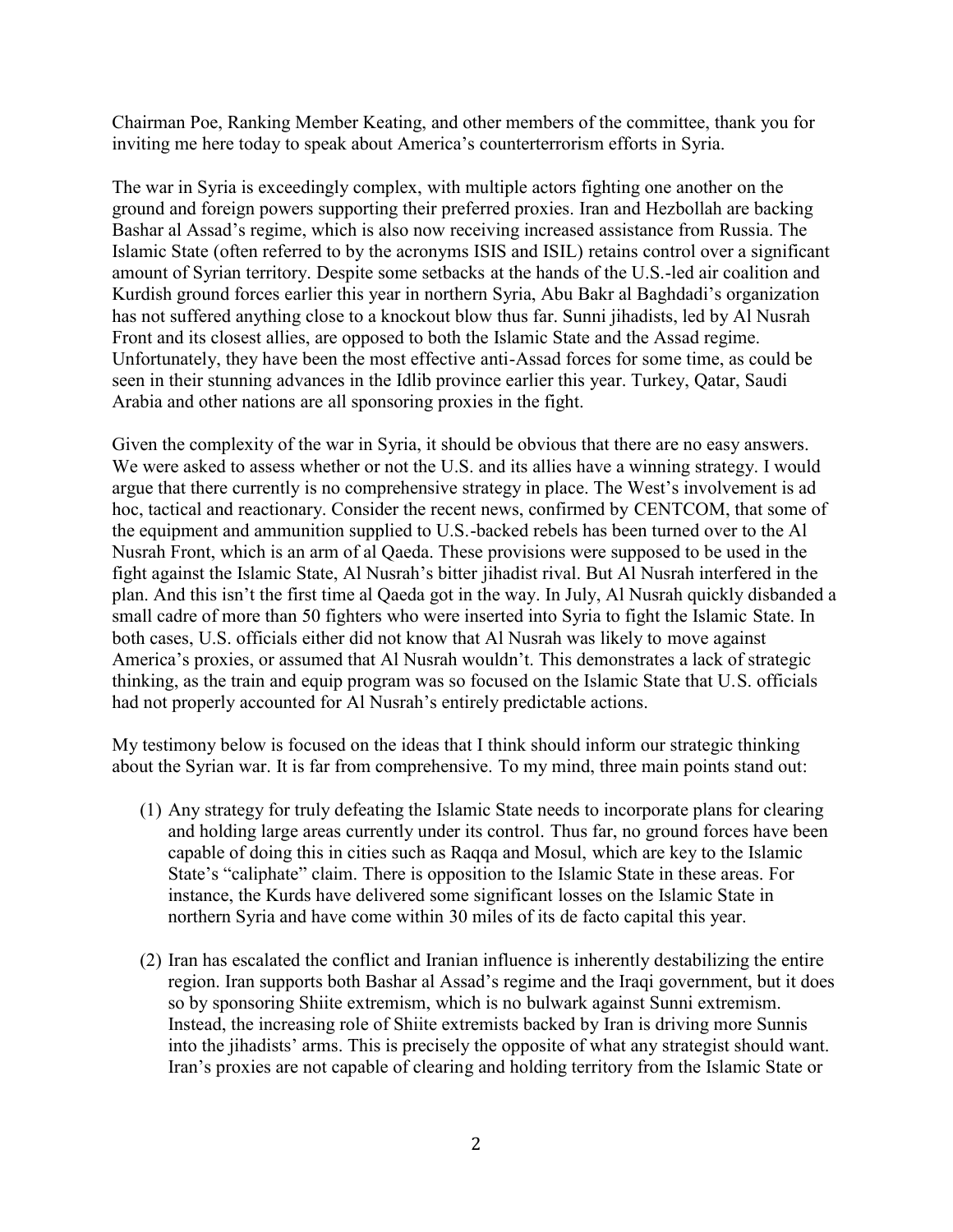al Qaeda. And even if they were, this would only further strengthen the hand of Iran's virulent anti-American revolution.

(3) Some have advocated working with Sunni jihadists in Syria, but this would play right into al Qaeda's hands. Groups such as Al Nusrah Front and Ahrar al Sham have long been working to inculcate jihadism within the Syrian population. They are using the vicious war to spread their radical ideology, which is a different strain of jihadism from the Islamic State's belief system, but no less of a threat. In some ways, in fact, their version of jihadism may be a bigger long-term threat.

Below, I discuss these points and others in more detail.

#### **The Islamic State's claim to rule as a "caliphate" will remain viable as long as it retains control over a significant amount of territory.**

The Islamic State's founding mythos is that Abu Bakr al Baghdadi and his men have resurrected the "caliphate." For the Islamic State's base of supporters, this idea is a building block for their beliefs.<sup>1</sup> Two cities are particularly important for the Islamic State's "caliphate" claim: Raqqa and Mosul. Indeed, Baghdadi's only public appearance as the self-declared "Caliph Ibrahim" came when he led prayers in a Mosul mosque days after his men marauded through the city. Raqqa is the de facto capital of the "caliphate" and an operational nerve center for its nascent state. While the Islamic State's control of these two cities and other territory does not make it a true "caliphate," it is enough to continue fueling that perception among its supporters.

Controlling territory is crucially important for the Islamic State and its prospects for the future. The group's motto is: "Remaining and Expanding." The meaning is self-evident: the "caliphate" will remain in control of the lands it has conquered and will continue to seize new turf. The 5<sup>th</sup> edition of Dabiq, the Islamic State's English-language magazine, is devoted to this theme. The editors of Dabiq are anything but modest, stating that the Islamic State seeks nothing less than to "expand" until its "blessed flag…covers all eastern and western extents of the Earth, filling the world with the truth and justice of Islam and putting an end to the falsehood and tyranny of jahiliyyah [state of ignorance], even if American and its coalition despise such." Mecca, Medina, Rome, and Jerusalem -- all will fall to the Islamic State, if you believe its propagandists.

Of course, this is not possible. The Islamic State is not going to conquer Italy, Israel, and Saudi Arabia. Still, a lot of carnage and chaos has been wrought in pursuit of this imperialist dream. Until the Islamic State's claim to be "remaining and expanding" is conclusively disproven, too many people will continue to believe that it really is a "caliphate." And Baghdadi's men will retain some legitimacy in the minds of many of their recruits.

<sup>&</sup>lt;sup>1</sup> This belief is, of course, not the only cause of radicalization among foreign fighters. Radicalization is a complicated psychological phenomenon. However, this belief is a much more powerful motivator than some believe. Dabiq magazine and other propaganda published by the Islamic State also contain apocalyptic themes. Baghdadi's followers are frequently told that a key battle awaits them in northern Syria, one that will decide the fate of the world. Should the Islamic State lose significant territory in Syria, then this theme will be largely discredited as well, as it will become apparent that Baghdadi's organization is not prepared to win this supposedly history changing battle.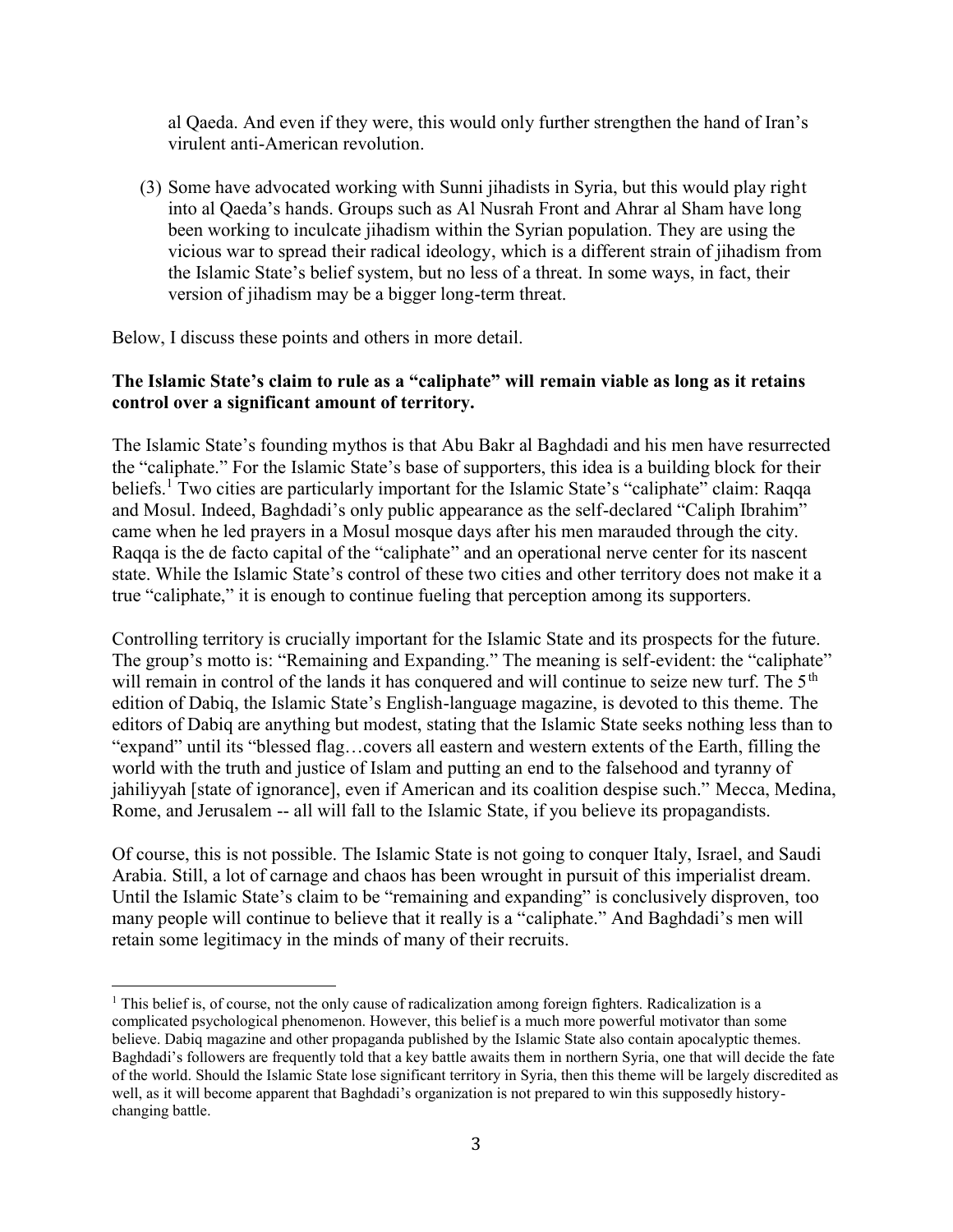Therefore, the Islamic State cannot truly be "defeated" until it can no longer plausibly claim to rule over a large swath of territory. Its founding myth must be shattered. This does not require dislodging the Islamic State from all of the territory its black banner flies over. Indeed, Baghdadi's nascent nation has already lost some turf, including in the northern part of the Raqqa province. But high-profile losses, ones that cannot be denied by even the most ardent believer, are a must for any strategy to succeed in the long run. Ideally, Raqqa or Mosul would fall to the Islamic State's opposition. However, neither city appears to be under imminent threat.

The Islamic State's "caliphate" claim has other vulnerabilities that can be exploited. Its prolific media machine recently released a series of videos in various languages denouncing refugees fleeing Syria and Iraq. The refugees would receive "justice" under the Islamic State's laws, Baghdadi's propagandists claimed. While many of the refugees are fleeing Bashar al Assad's barrel bombs and other war crimes, it is undeniable that many are running away from the Islamic State's "caliphate" as well. In fact, the videos show that the Islamic State is concerned about the loss of human capital. Suicide bombers are not enough to man hospitals and food markets, or to provide other basic services. Indeed, there is much discontent among the Islamic State's residents already, as the "caliphate" is better at fighting than governing. To date, however, no force has been able to harness the populace's dissatisfaction.

#### **Killing senior leaders and striking other high-value targets is not enough to defeat the Islamic State or al Qaeda.**

In June 2006, the founder of al Qaeda in Iraq (AQI), Abu Musab al Zarqawi, was killed. It made little operational difference to the overall insurgency then raging in Iraq. The new leaders of AQI, Abu Hamza al Muhajir (a.k.a. Abu Ayyub al Masri) and Abu Omar al Baghdadi, were taken out in April 2010. At the time, under relentless pressure from coalition forces, the prospects for AQI and its political front, the Islamic State of Iraq (ISI), had dimmed. The targeting of AQI/ISI's leadership was combined with a robust counterinsurgency strategy that successfully forced the group from its strongholds and suppressed its ability to challenge the Iraqi government's sovereignty.

Still, AQI/ISI wasn't defeated. Abu Bakr al Baghdadi was appointed as the new leader and oversaw the group's resurrection, beginning with increasingly lethal attacks throughout 2012 (after the last American forces were withdrawn from Iraq in December 2011), a surge into Syria in 2013 (including the capture of Raqqa), and a stunningly successful offensive in Iraq in 2014 (culminating in the capture of Mosul). In late June 2014 – more than eight years after Zarqawi was killed – Abu Bakr al Baghdadi declared himself to be "Caliph Ibrahim" and his organization was rebranded as a "caliphate" known simply as the Islamic State.

There are plenty of other examples of jihadist groups surviving so-called decapitation strikes or significant leadership attrition. In September 2014, the al Qaeda-linked Ahrar al Sham lost much of its senior leadership in a mysterious explosion. Not only did Ahrar al Sham survive, today it thrives, leading the charge on Syrian battlefields. In Yemen, several of al Qaeda in Arabian Peninsula's (AQAP) top leaders have been killed since January. This includes Nasir al Wuhayshi, who was not only AQAP's emir, but also one of the most senior figures in al Qaeda's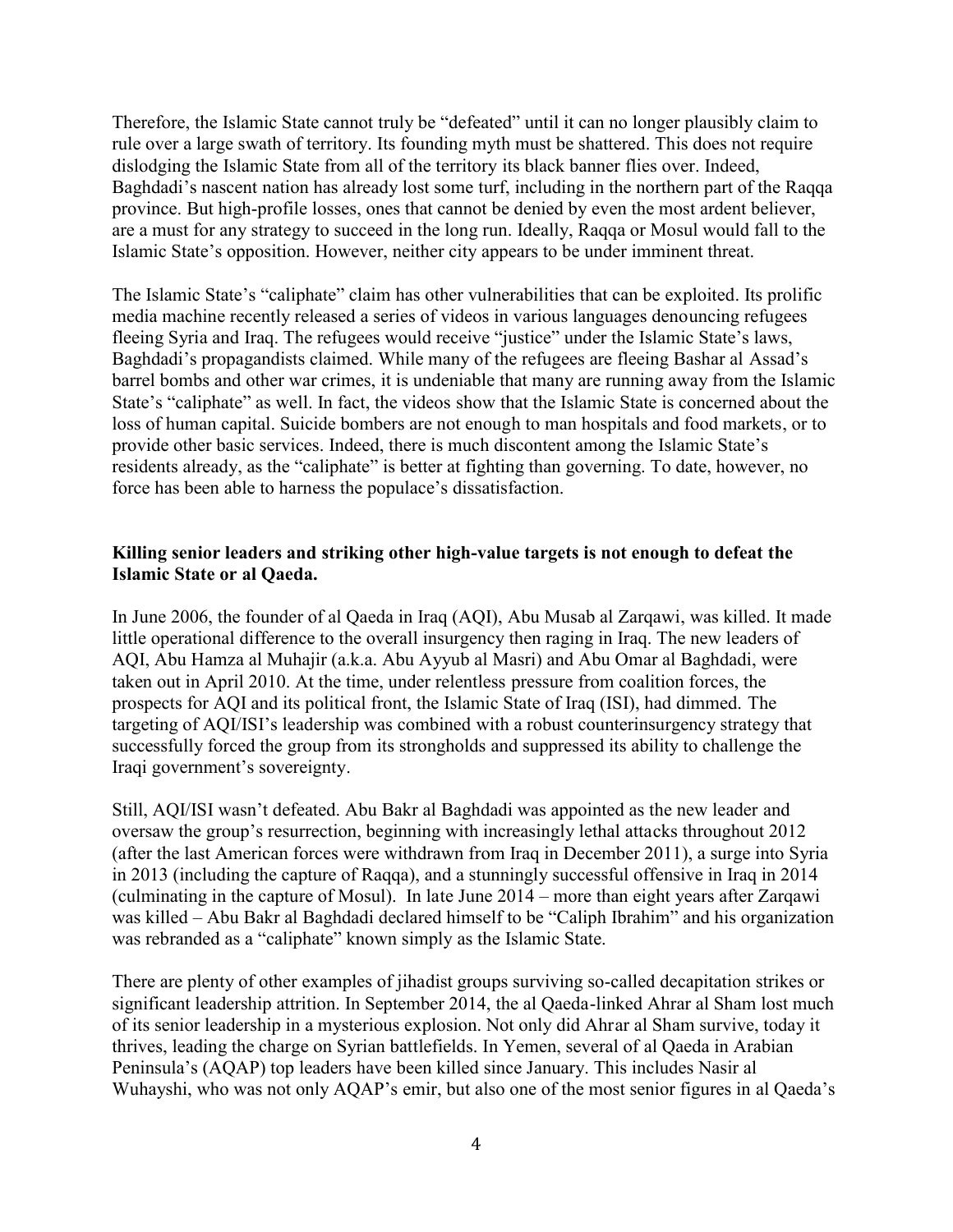management team. This has not stopped AQAP's insurgency. The organization is more prolific than ever inside Yemen, capturing significant territory in the southern part of the country. Al Qaeda's senior leadership itself has survived the death of Osama bin Laden, as well as dozens of his and Ayman al Zawahiri's subordinates. With the exception of the Islamic State, al Qaeda's regional branches (discussed below) remain loyal to Zawahiri and al Qaeda is still closely allied with the Taliban.

There are a variety of reasons why jihadist groups typically survive senior leadership losses. These organizations are not structured like pyramids, with a few important figures making all of the important decisions on a day-to-day basis. They have, for practical reasons, evolved more efficient leadership structures, with significant responsibilities being given to the second and third tiers of their leadership cadres. In July, for instance, *The New York Times* cited "American and Iraqi intelligence officials" as saying that Abu Bakr al Baghdadi "has empowered his inner circle of deputies as well as regional commanders in Syria and Iraq with wide-ranging authority." This is part of the Islamic State's "plan to ensure that if he or other top figures are killed, the organization will quickly adapt and continue fighting."<sup>2</sup>

The current U.S. effort against both the Islamic State and al Qaeda is focused mainly on killing the most visible leaders in both organizations. The U.S. air campaign against the Islamic State in Iraq and Syria has also taken out numerous Islamic State fighting positions, weaponry, warehouses, explosives factories, and other important targets. But this is not sufficient to make the Islamic State crumble.

High-value targeting is most effective when it is combined with other counterinsurgency measures, clearing the territory held by the insurgents, holding it, and instituting new governance structures. Unfortunately, there are currently no boots on the ground truly capable of implementing a large-scale counterinsurgency strategy.

There are friendly forces fighting the Islamic State, but it is not clear if they would be capable of making more significant advances on the "caliphate's" territory. For example, the Kurds and their allies have taken the top third of the Raqqa province. In late June, the YPG (or People's Defense Units), announced that the town of Ain Issa had been "liberated." This is just 30 miles north of the city of Raqqa, which is the "caliphate's" de facto capital. For some reason, however, there have been delays in providing the Kurds with additional assistance.<sup>3</sup> Even if that assistance flows more readily, clearing and holding Raqqa would be a Herculean undertaking. Further complicating matters, some of the non-Kurdish forces fighting the Islamic State in Raqqa province have dubious pasts, with connections to al Qaeda's efforts in the country.

<sup>2</sup> Eric Schmitt and Ben Hubbard, "ISIS Leader Takes Steps to Ensure Group's Survival," *The New York Times*, July 20, 2015. (http://www.nytimes.com/2015/07/21/world/middleeast/isis-strategies-include-lines-of-succession-and deadly-ring-tones.html)

<sup>3</sup> David Ignatius, "White House dithering paralyzes U.S.'s best ally for fighting the Islamic State," *The Washington Post*, September 22, 2015. (https://www.washingtonpost.com/opinions/white-house-dithering-paralyzes-uss-best ally-for-fighting-the-islamic-state/2015/09/22/ba8fe4be-6151-11e5-8e9e-dce8a2a2a679\_story.html)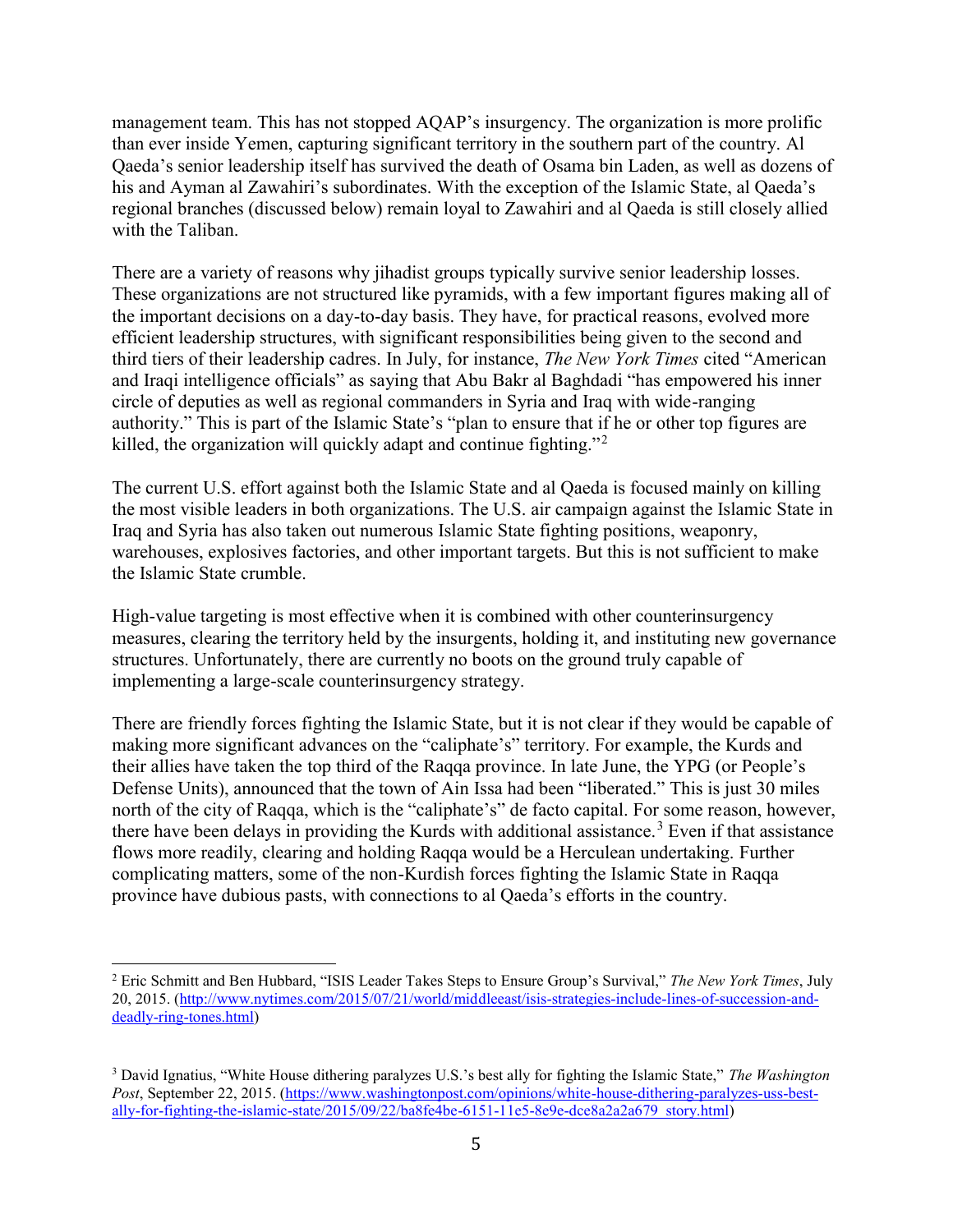**The Iraqi and Syrian governments, backed by Iran and Russia, are not capable of waging a true counterinsurgency campaign. In fact, their actions have, in many ways, contributed to the rise of the Islamic State, Al Nusrah Front and other Sunni jihadist groups. Iranian sponsored extremism is fuel for the war.**

Sunni jihadists thrive off of sectarianism. And Shiite extremists are no true bulwark against Sunni extremists. In Iraq, Prime Minister Maliki's government shunned cooperation with the Sunni forces that could have been an incredibly valuable ally against the Islamic State early on. The dismantling of the Sunni "Awakening" and the failure to integrate its fighters into the Iraqi government's official security apparatus helped pave the way for the "caliphate's" surge in Iraq in 2014. Incredibly, the U.S.-backed Sunni coalition that did so much damage to al Qaeda in Iraq was treated like a pariah by the Iraqi government. As Derek Harvey and Michael Pregent have written, "The vast system of security forces and Sunni tribal auxiliaries that had made the Sunni provinces of Iraq hostile territory for al Qaeda was dismantled."<sup>4</sup> Maliki placed Shiites loyal to him and his cause in key positions. This "Shiafication" of the Iraqi military and security forces was "less about the security of Iraq than the security of Baghdad and [Maliki's] regime," Harvey and Pregent explained.

A key beneficiary of this "Shiafication" in Iraq is the Iranian regime, its Revolutionary Guard Corps (IRGC) and Hezbollah. Iran sponsors the Shiite militias that have often taken the lead in fighting the Islamic State in Iraq. These militias are not stabilizing Iraqi society – quite the opposite. Even though the U.S.-led coalition provides air cover for these militias, there is convincing evidence that they are brutalizing the population after driving the Islamic State's jihadists out.<sup>5</sup> The Iranian sponsored Shiite extremists are, in fact, committing many of the same war crimes that the Islamic State has become infamous for. A key reminder of this fact came in August, when the Islamic State burned four men alive. The Islamic State said the men belonged to the Popular Mobilization Forces (PMF). The grotesque execution was actually retribution for a similar act carried out by a Shiite extremist known as Abu Azrael (The "Father of the Angel of Death"). $6$ 

The Popular Mobilization Committee (PMC) oversees the forces that Abu Azrael helps lead. The PMC is directed by Abu Mahdi al Muhandis, a former commander in the Badr Organization who was listed by the U.S. government as a specially designated global terrorist in July 2009.<sup>7</sup> The U.S. government described Muhandis, whose real name is Jamal Jaafar Mohammed, as "an advisor to Qassem Soleimani," the commander of the Qods Force, which is the external operations wing of the IRGC. U.S. military and intelligence officials accuse Soleimani of overseeing the deaths of numerous American soldiers and other personnel in Iraq. In June, Muhandis was pictured with Iraqi Prime Minister Haidar al Abadi and then photographed with

<sup>4</sup> Derek Harvey and Michael Pregent, "Who's to blame for Iraq crisis," CNN.com, June 12, 2014. (http://www.cnn.com/2014/06/12/opinion/pregent-harvey-northern-iraq-collapse/)

 $5$  Human Rights Watch, "After Liberation Came Destruction: Iraqi Militia and the Aftermath of Amerli," March 18, 2015. (Available at: https://www.hrw.org/news/2015/03/18/iraq-militia-attacks-destroy-villages-displace-thousands)

<sup>6</sup> Thomas Joscelyn, "Islamic State brutally executes 4 men in response to slaying by 'Angel of Death'," *The Long War Journal*, August 31, 2015. (http://www.longwarjournal.org/archives/2015/08/islamic-state-brutally-executesfour-men-in-response-to-shiite-angel-of-death.php)

<sup>7</sup> Bill Roggio, "US sanctions Iraqi Hezbollah Brigades and Qods Force adviser," *The Long War Journal*, July 2, 2009. (http://www.longwarjournal.org/archives/2009/07/us\_sanctions\_iraqi\_h.php)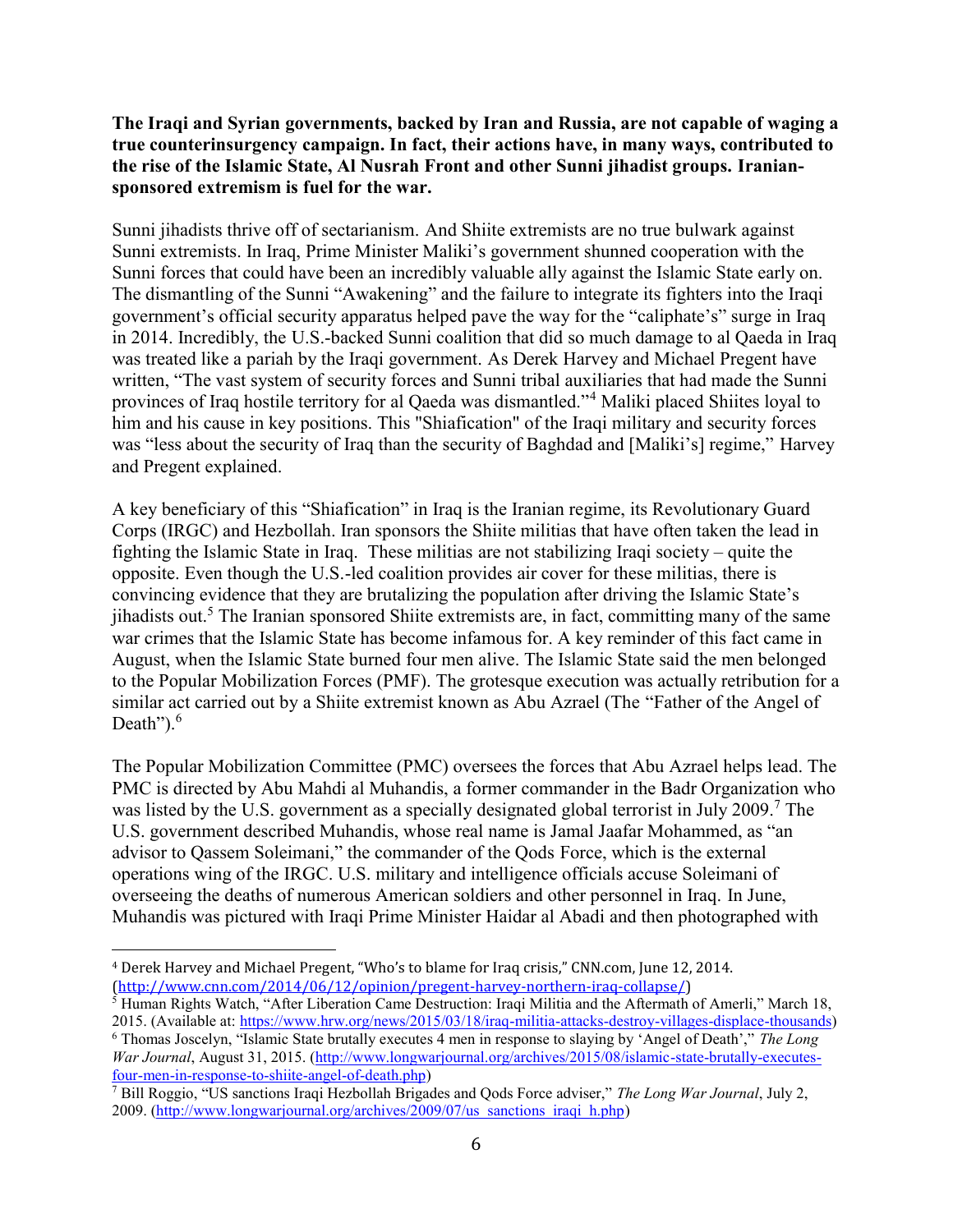Abadi and Iranian President Hassan Rouhani during a high-level meeting.<sup>8</sup> The photos demonstrate the high degree of coordination between Muhandis' Popular Mobilization Committee and its Iraqi and Iranian government backers.

Needless to say, the PMC and its allies in Iraq are not substitutes for the "Awakening" forces that were crucial in turning back the advances made by the Islamic State's predecessor, AQI/ISI. Instead of clearing and holding territory from the Sunni jihadists, offering stability and governance in their absence, these Shiite extremists are escalating the conflict. The result has been that too many Sunnis who might otherwise prove to be key partners against Baghdadi's enterprise have either brokered tactical alliances with the Islamic State, or have not received an appropriate amount of assistance to fight it.

The situation is similar across the Syrian side of the border. Iran has buttressed Assad's regime with IRGC commanders and Hezbollah fighters, who are not going to drive Sunni jihadists out of their current strongholds and then provide stable governance in the vacuum left behind. It was Assad, we should not forget, who originally turned the peaceful protests against his regime into a violent conflict that has now cost more than 200,000 lives. Assad's use of barrel bombs and chemical weapons against Sunni areas are not a path to peace. Instead, Assad's actions have only continued to radicalize the Sunnis who are needed as a long-term roadblock against the Islamic State, Al Nusrah Front, and other Sunni jihadists.

Many have noticed that the Assad regime does not often fight the Islamic State. It is wrong to say the two never clash, however, as they have throughout this year. But it is true that Assad's war is primarily focused against others, namely, the part of the insurgency led by al Qaeda and its allies. The Sunni jihadists in this camp are opposed to both Assad and the Islamic State, but that should not make them a partner in any American-led strategy.

### **Al Nusrah Front is a regional branch of al Qaeda's international organization.**

Although Al Nusrah Front in Syria is often called an al Qaeda "affiliate," it is better described as a regional branch of al Qaeda's international organization. It is one of several branches, with the others being: Al Qaeda in the Arabian Peninsula (AQAP), Al Qaeda in the Islamic Maghreb (AQIM), Al Qaeda in the Indian Subcontinent (AQIS), and Shabaab (Somalia). In each case, al Qaeda's regional branch is headed by a jihadist who has sworn *bayat* (oath of allegiance) to Ayman al Zawahiri and has agreed to abide by the strategy and orders set by al Qaeda's general command. However, each regional branch is afforded a great degree of discretion when it comes to waging jihad on a day-to-day basis. That is, al Qaeda's chain-of-command is decentralized to a certain extent. This does not imply a lack of cohesion, however, as al Qaeda's regional branches still openly follow the orders sent from al Qaeda's top-tier leadership.

<sup>8</sup> See: Bill Roggio, "Iraqi Prime Minister photographed with SDGT Abu Mahdi al Muhandis," *The Long War Journal's Threat Matrix*, June 13, 2015. (http://www.longwarjournal.org/archives/2015/06/iraqi-prime-minister photographed-with-sdgt-abu-mahdi-al-muhandis.php); Bill Roggio, "Iraq's PM introduces US-designated terrorist to Iran's President," *The Long War Journal's Threat Matrix*, June 18, 2015. (http://www.longwarjournal.org/archives/2015/06/iraqs-pm-introduces-us-designated-terrorist-to-irans president.php)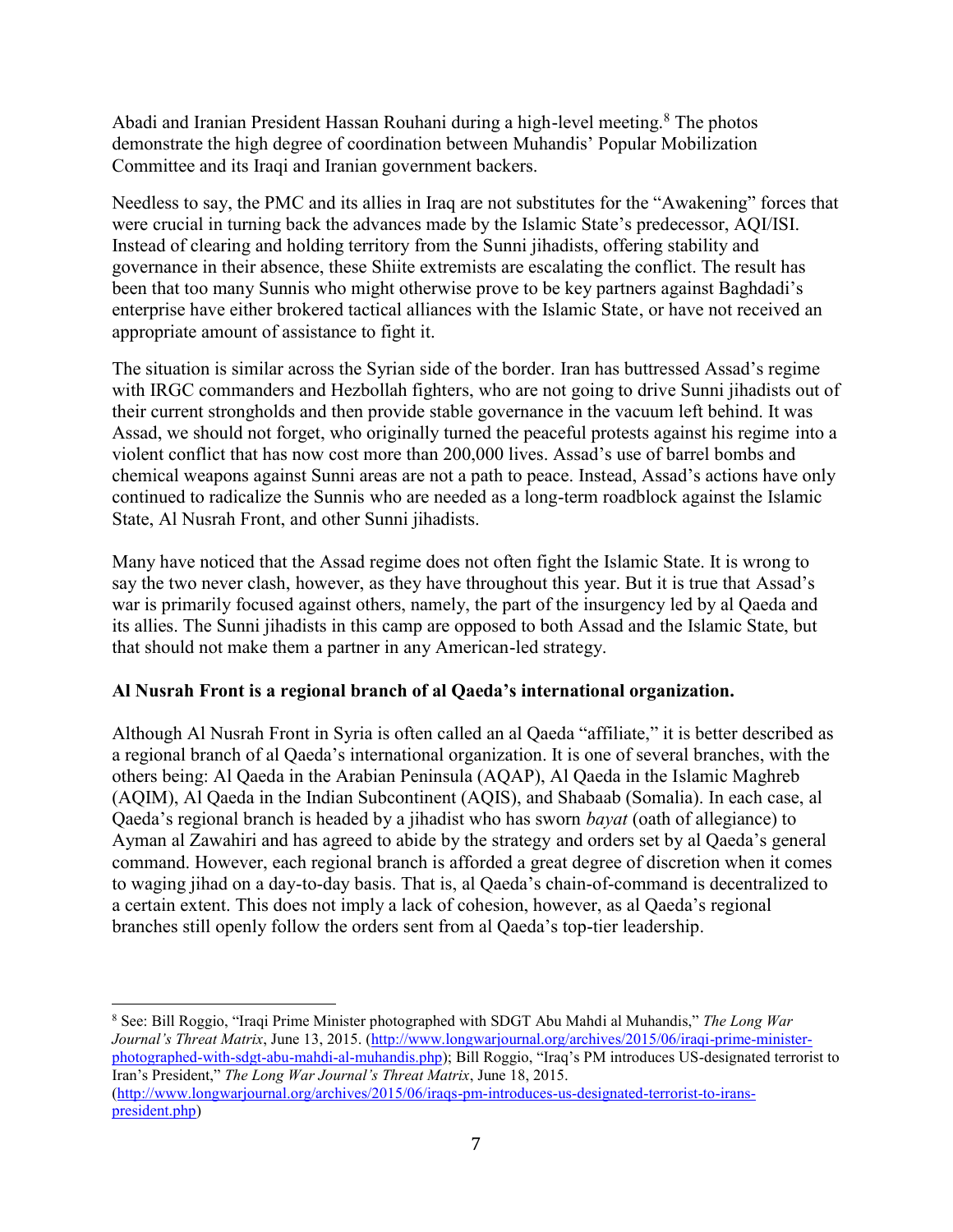Abu Muhammad al Julani, Al Nusrah's leader, is a regional emir in al Qaeda's organization. Julani was originally a subordinate to Abu Bakr al Baghdadi, but he helped establish his own group, in part, by defying Baghdadi's attempts to keep Al Nusrah under his thumb. When Julani refused Baghdadi's April 2013 order to fold Al Nusrah under the Islamic State, Julani publicly reaffirmed his direct allegiance to Zawahiri. Julani does not hide the fact that he follows the "orders" and "directives" of Zawahiri to this day.<sup>9</sup> Al Qaeda bolstered Al Nusrah by sending a cadre of veterans to join its ranks.<sup>10</sup>

#### **Al Qaeda is seeking to build an Islamic emirate (state) in Syria, but has a very different strategy for doing so.**

It is commonly assumed that al Qaeda is only interested in striking the West, and does not seek to resurrect an Islamic caliphate, or build emirates. But this is false. Osama bin Laden's private discourse and public statements are littered with references to al Qaeda's desire to build Islamic emirates and, eventually, a caliphate. The same is true for Ayman al Zawahiri, bin Laden's successor. Al Qaeda has consistently supported the Taliban's "Islamic Emirate of Afghanistan," believing that it is poised for a comeback as Western forces draw down from the country. In Syria, and elsewhere, al Qaeda is pursuing a strategy that is focused on long-term nation building.

*Gradual implementation of sharia*. As we've consistently warned at *The Long War Journal*, al Qaeda knows that most Muslims do not favor its radical version of sharia law. So al Qaeda's leaders have taken steps to gradually implement sharia in the areas under its control. This is radically different from the Islamic State, which has fetishized *hudud* punishments, graphically displaying stonings, limb amputations, beheadings, and other grotesque executions (such as throwing "gay" men off of the top of tall buildings) in its propaganda. An al Qaeda veteran known as Abu Firas al Suri, who serves on Al Nusrah's shura council and was formerly its public spokesman, critiqued the Islamic State's approach in a recent interview. Al Suri accused the Islamic State and its supporters of confusing *hudud* punishments for the totality of sharia law, pointing out that there is more to the implementation of sharia than just lopping off a few limbs. Al Qaeda believes that *hudud* and other aspects of sharia should be fully implemented, but various factors necessitate a more gradual process for reorganizing society along these lines. Al Qaeda has concluded that fully implementing sharia before the population is ready risks alienating would-be supporters. Society needs to be re-educated as to the "correct" Islamic laws, al Qaeda believes. Al Nusrah and other like-minded jihadists have, therefore, established schools for spreading their ideology throughout Syria.

*An "erupting jihadi center."* Indeed, this remains one of al Qaeda's chief aims: to spread the

<sup>9</sup> Thomas Joscelyn, "Al Nusrah Front 'committed' to Ayman al Zawahiri's 'orders'," *The Long War Journal*, May 29, 2015. (http://www.longwarjournal.org/archives/2015/05/analysis-al-nusrah-front-committed-to ayman-al-zawahiris-orders.php)

<sup>10</sup> Leaders such as Sanafi al Nasri, Abu Sulayman al Muhajir, Abu Hammam al Suri, Sami al Uraydi, Abu Ammar al Sham, Abu Firas al Suri, have dossiers that stretch back long before the creation of Al Nusrah. In addition, jihadists online have claimed that Ahmad Salama Mabruk has relocated to Syria and serves on Al Nusrah's shura council.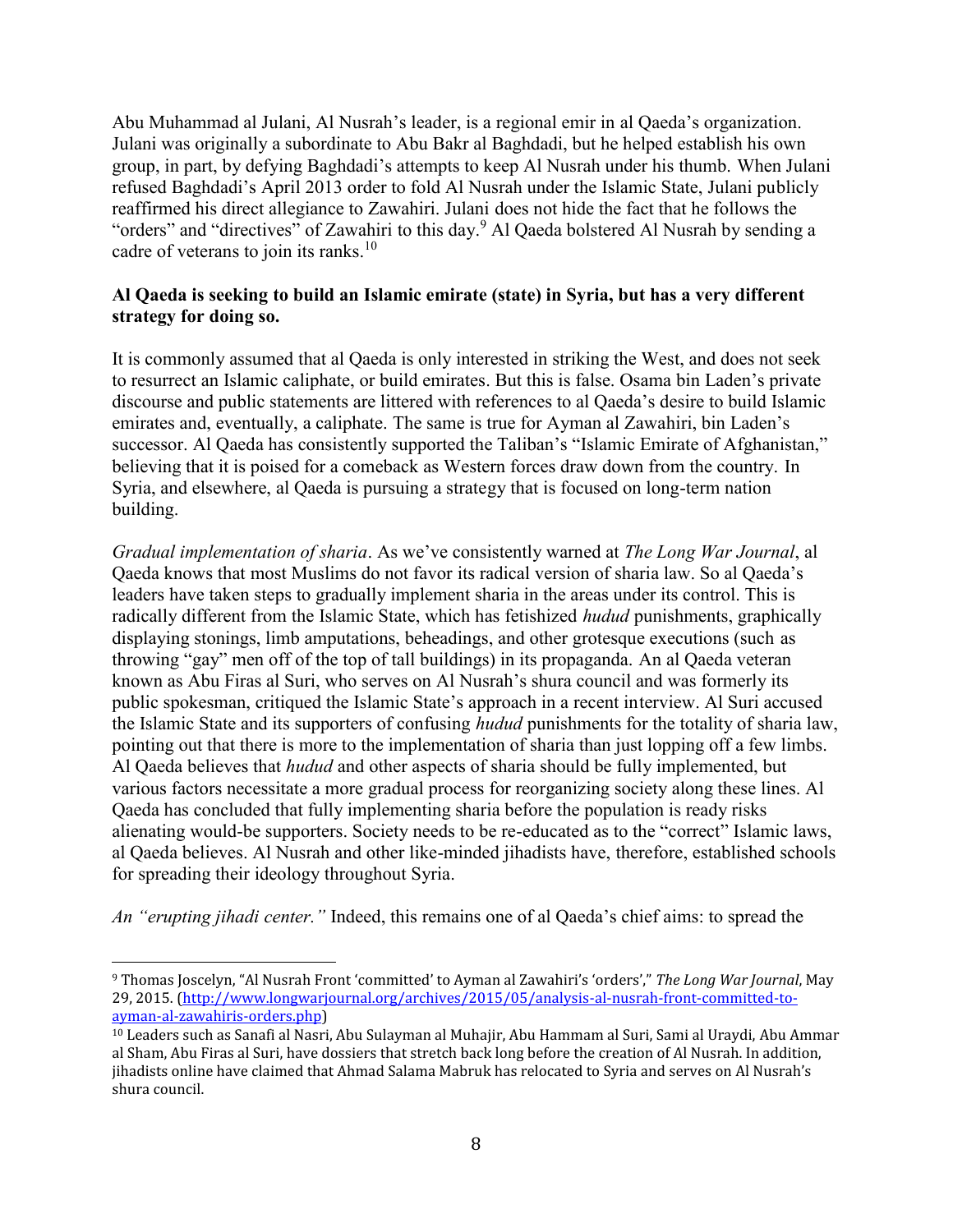salafi-jihadist ideology that motivates its terrorism and violence. As the aforementioned Abu Firas al Suri explained in an Al Nusrah propaganda documentary released earlier this year ("The Heirs of Glory"), al Qaeda seeks to spark revolutions throughout the Muslim-majority world. For decades after the fall of the caliphate, the "concept of jihad in the Levant was absent from people's minds," Abu Firas said in the video. "Nobody even heard of the word *jihad*. In reality, the Levant is regarded [as] one of the most important centers in the Islamic world due to its close proximity to Palestine, to the Hijaz [Saudi Arabia] and being in the center of the Islamic world." Abu Firas then introduced viewers to the concept of an "erupting jihadi center," not just in the Levant, but elsewhere. And he drew on Marxist thinking to explain what he means.

"The existence of a continually erupting jihadi center in the Levant is critical so people continue to hear about jihad," Abu Firas said. "Even western theorists, such as Frenchman Regis Debray, author of 'Revolution in the Revolution,' confirm the necessity of a continually erupting center for revolutions." Debray's book dealt with guerrilla warfare, especially in Latin America, and the revolutionary approaches employed by leftwing radicals in the mid-20th century. Abu Firas was quick to say that "obviously" Debray "is not our role model or example, nor [Fidel] Castro, nor [Che] Guevara, but rather this is a fact." By this he meant that no leftwing Western intellectual or Marxist can serve as the jihadists' "role model." But his explanation of revolutionary theory is telling, as it is known from various sources that al Qaeda has studied Che Guevara, Mao and other political revolutionaries in order to better understand their successes and failures.

*Embedded within the Syrian insurgency.* Consistent with al Qaeda's revolutionary approach, Al Nusrah has embedded itself deeply within the anti-Assad insurgency, seeking to win popular support for its ideology by becoming indispensable to the fight against an unpopular regime. In insurgent terms, this might be called a "bottom-up" approach, which is designed to garner wider support from the Syrian population. This stands in stark contrast to the Islamic State's "top down" authoritarianism, which demands that everyone, including other jihadists, submit to Baghdadi as the "Emir of the Faithful." Al Nusrah's strategy has borne fruit. When the U.S. moved to designate Al Nusrah as a terrorist organization, other non-jihadist rebel groups vehemently objected. Such was the popularity of Al Qaeda's effort at the time. Zawahiri himself made this point in a recently "leaked" letter (written in September 2013) rebuking the Islamic State's leadership. Indeed, Zawahiri had ordered Al Nusrah and other groups to keep their al Qaeda identity a secret at first – all the better to avoid Western scrutiny and increase the jihadists' connection to the people.

In addition to Al Nusrah, there are various other jihadist groups in Syria that maintain some degree of affiliation with al Qaeda, even if the exact nature of the relationship is not altogether clear to outside observers. For instance, Jund al Aqsa is almost certainly an al Qaeda front. Jaish al Muhajireen wal Ansar (JMWA, or "the Army of the Emigrants and Helpers"), which merged with Al Nusrah earlier this month, was linked to al Qaeda prior to being folded into Al Nusrah. The same is true for Ansar al Din, a coalition that until recently included JMWA. The Turkistan Islamic Party, Uzbek groups, Chechens belonging to an arm of the Islamic Caucasus Emirate, and others all have demonstrable ties to al Qaeda's international network. And then there is Ahrar al Sham, a powerful rebel organization that has had al Qaeda veterans in its most senior ranks. Al Qaeda's desire to hide its hand in these and other groups is entirely consistent with its approach to guerilla war fighting.